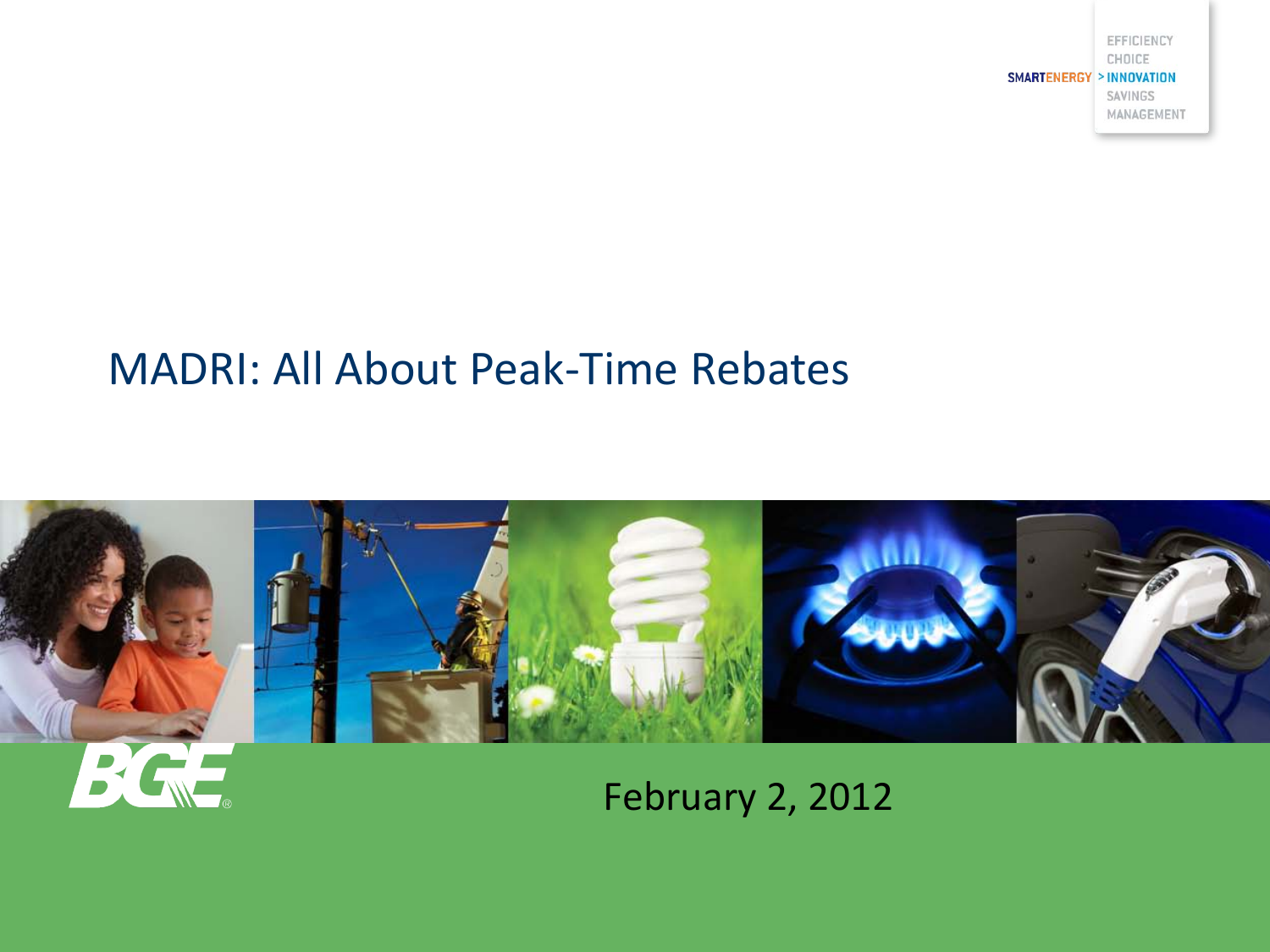# Demand Response

Critical Peak Pricing (CPP) vs. Peak Time Rebates (PTR)

- **Demand Response**: Changes in electric usage by end-use customers from their normal consumption patterns in response to changes in the price of electricity over time, or to incentive payments designed to induce lower electricity use at times of high wholesale market prices or when system reliability is jeopardized. (FERC's definition)
- Two prevalent forms of dynamic pricing for residential customers are Critical Peak Pricing (CPP) and Peak Time Rebates (PTR)

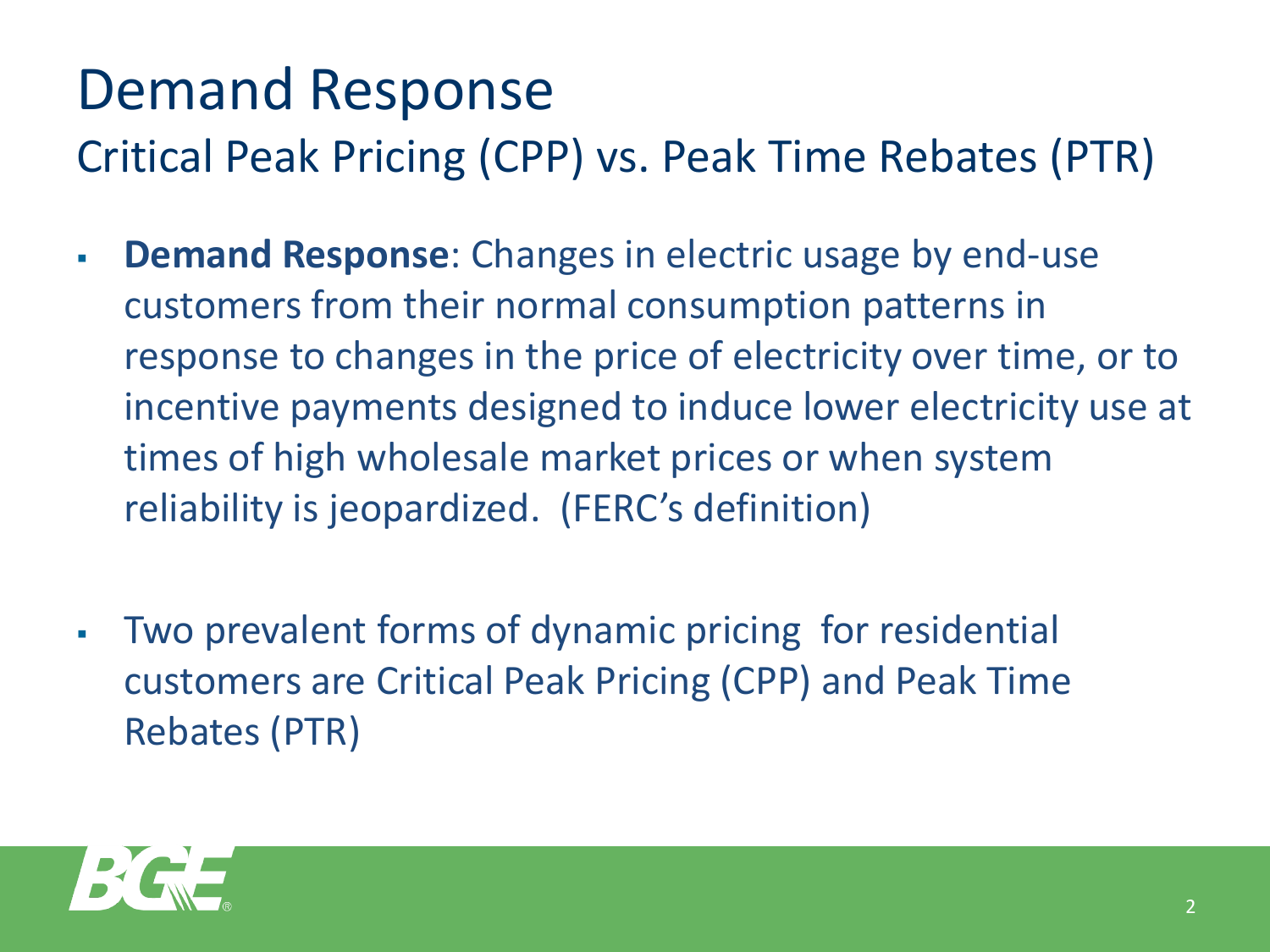# **Roles of PTR and CPP**

- **PTR and CPP** 
	- Each provides incentives for customers to reduce demand during periods of high wholesale prices or system constraints
	- Each can be designed to be revenue neutral so that the average customer who makes no change in usage will see no change in the bill
- Under CPP customers typically face a significantly higher cost during for a small number of hours each summer offset by lower rates for most hours
- Under PTR customers typically face traditional rates but can earn a rebate if demand is reduced during critical periods

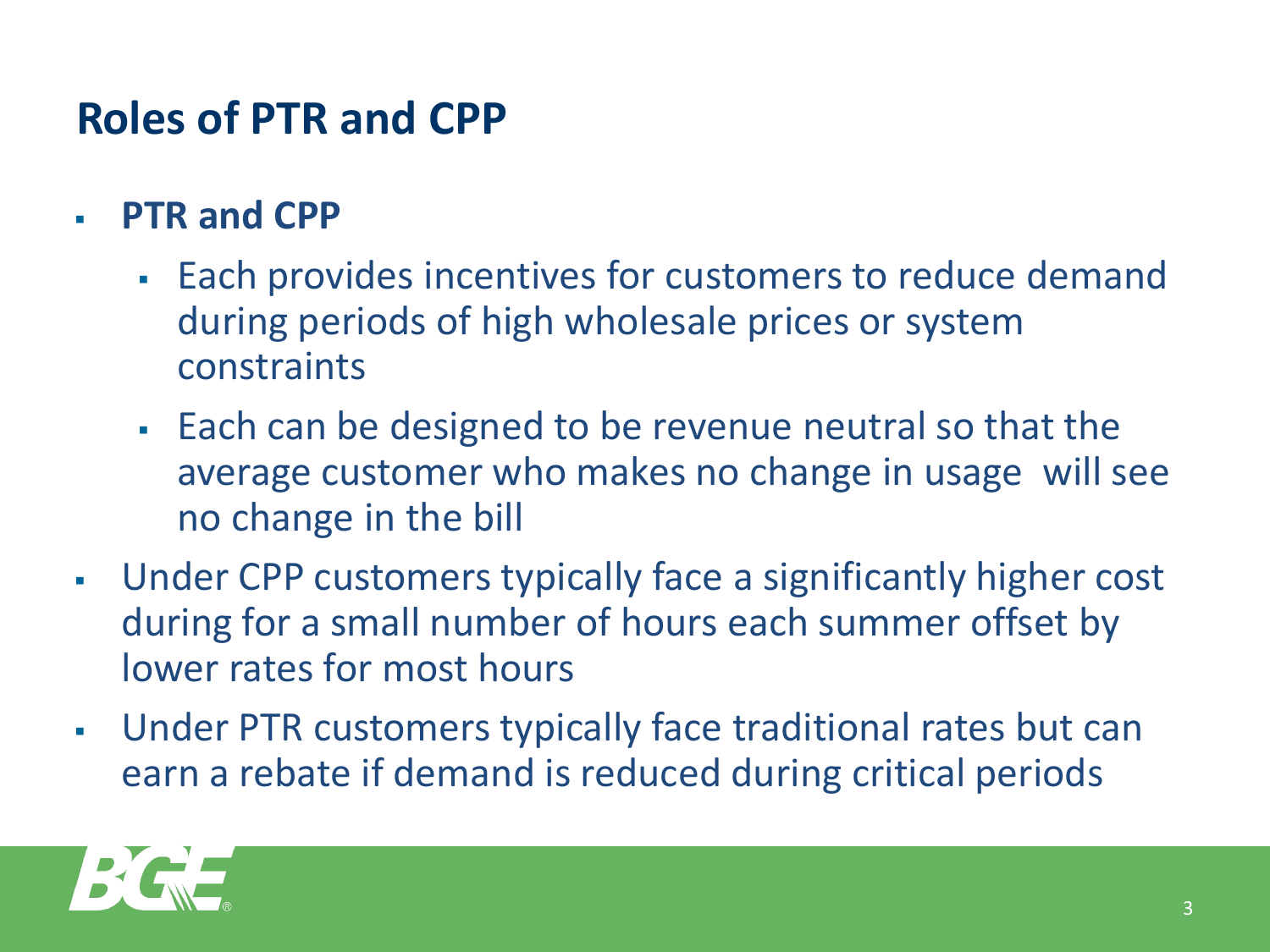#### **Critical Peak Pricing Example Weekday Example**



**During critical events the price is raised from the normal charge of \$0.14/kWh to \$1.30/kWh.**

**Customers are typically notified the evening prior to the event.**

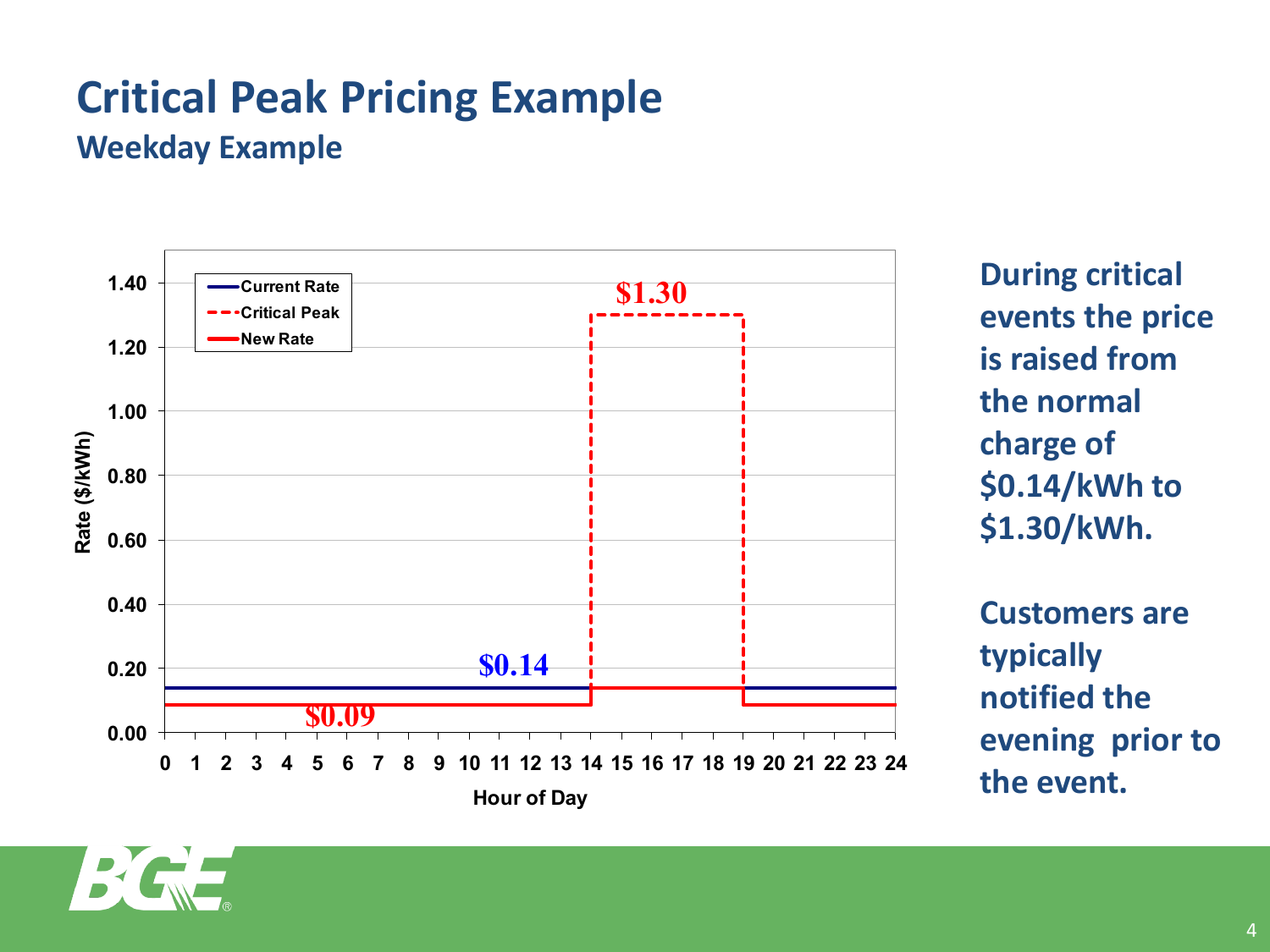# **Peak Time Rebate Example**

## **Weekdays (excluding Holidays)**



*Mirror Image of CPP*  **The normal rate of \$0.14/kWh is charged.** 

**When critical events are called, customers are given a rebate for each kWh reduced.** 

**In this example the rebate is \$1.16/kWh**

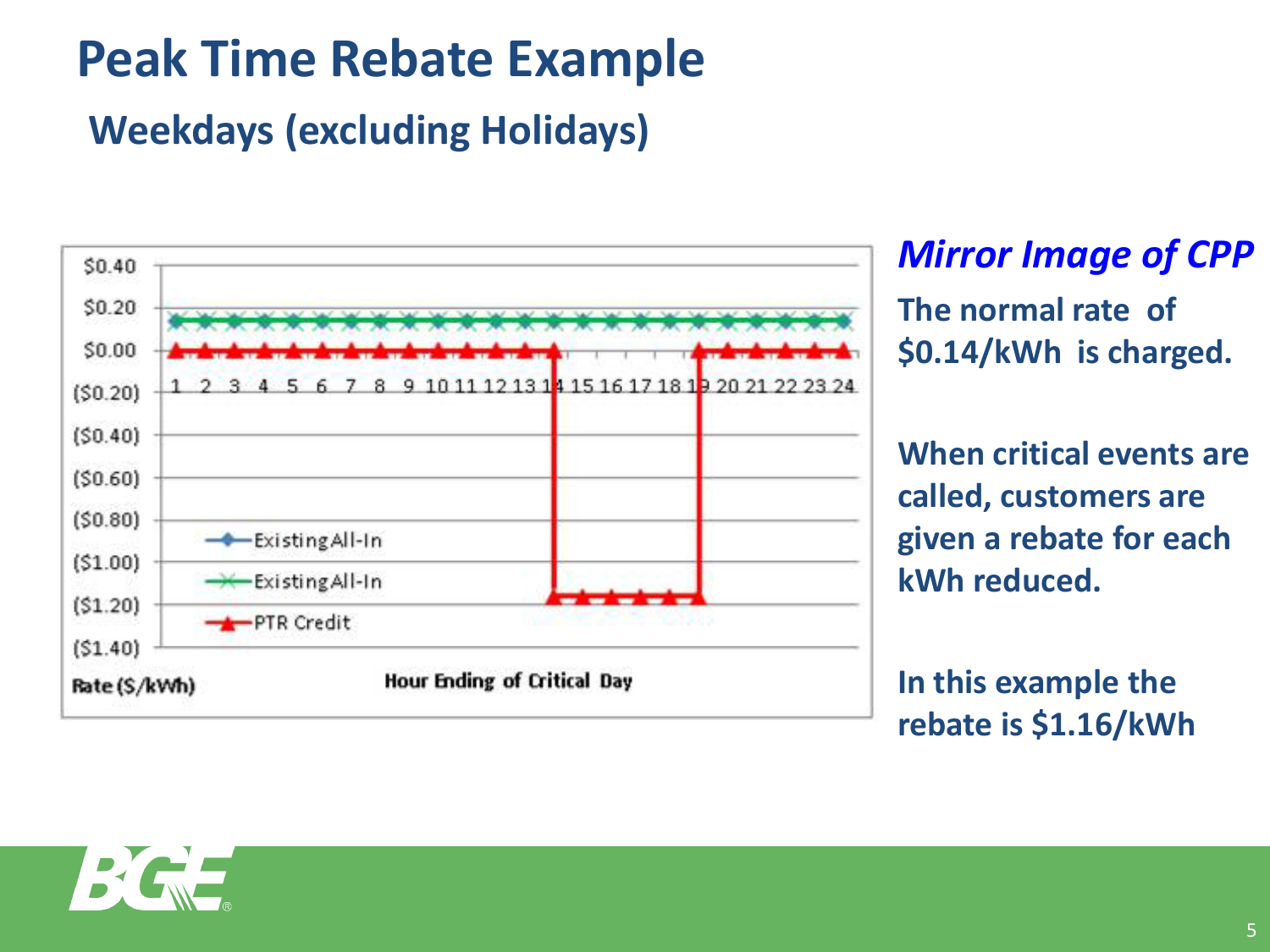# **Customers' Perceptions on Dynamic Pricing**

- BGE tested Critical Peak Pricing rates by holding 6 focus groups in July 2007 with 49 residential customers
	- \$1.30 Critical Peak Price w/TOU peak rate \$0.14, off peak \$0.09
	- \$0.80 Critical Peak Price w/TOU peak rate \$0.18, off peak \$0.10
- Customers understood Critical Peak Pricing
	- "In the summer, when the weather is very hot and people are running their air conditioners… the cost of generating electricity is higher."
- Customers liked certain features
	- Liked idea of off peak rate being lower than current rate
	- Did not see problem with \$1.30 CPP given low number of hours (12 events = 2% of summer hours at \$1.30, and 85% at \$0.09 as compared to \$0.14)
	- Preferred the savings associated with the higher price of \$1.30/kWh as compared to \$0.80/kWh

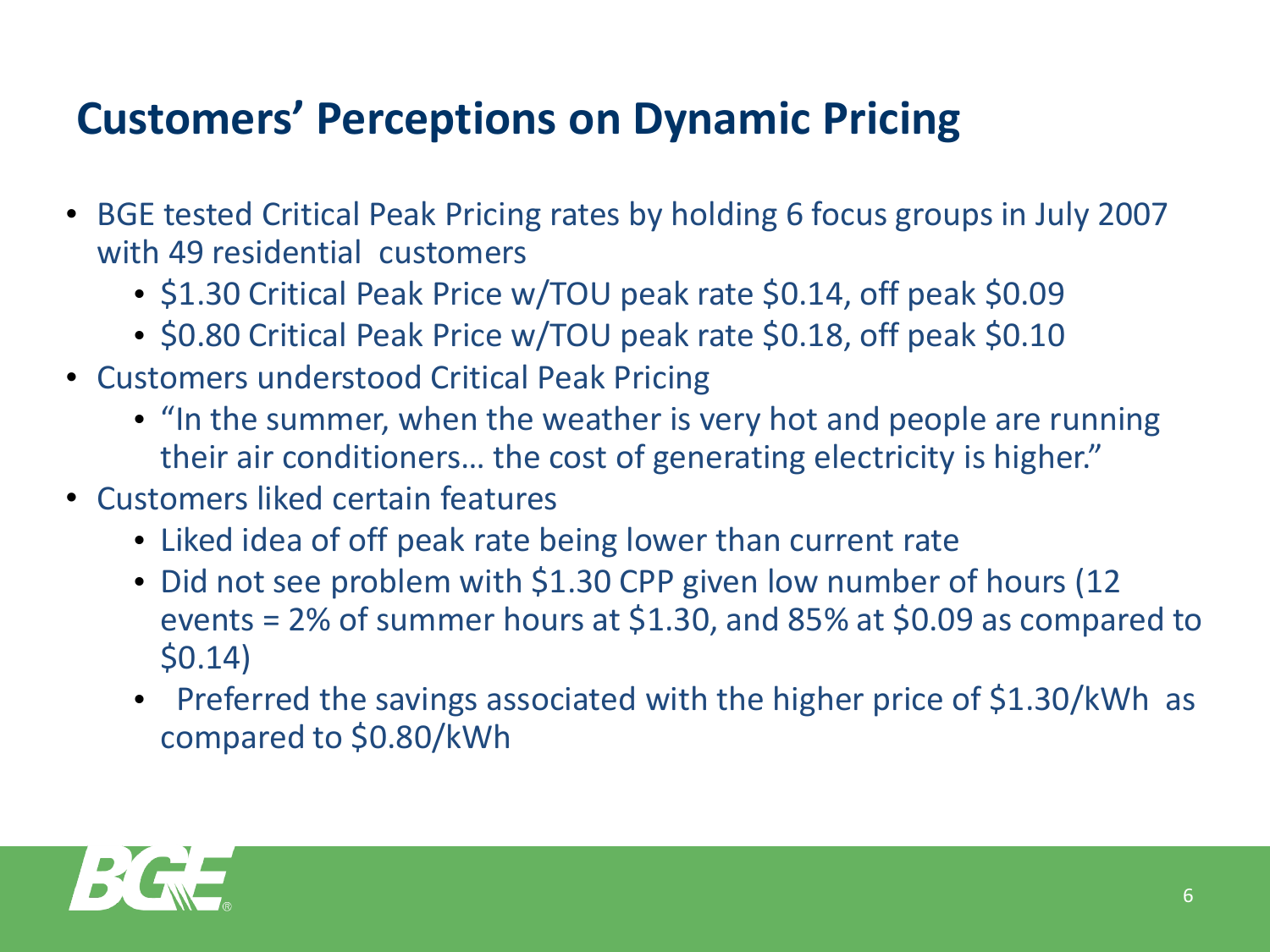# **Customers' Perceptions on Dynamic Pricing**

- Customers wanted to understand what they had to do to save energy and money
	- Which technologies/appliances use most energy?
	- Is it OK to adjust your thermostat?
- Customers wanted feedback on how much they were saving
- Customers expressed strong interest in finding ways to save on their bills and thought CPP would help them, but expressed concern that not everyone would understand and save

# *This and feedback from stakeholders led BGE to consider PTR as well as CPP*

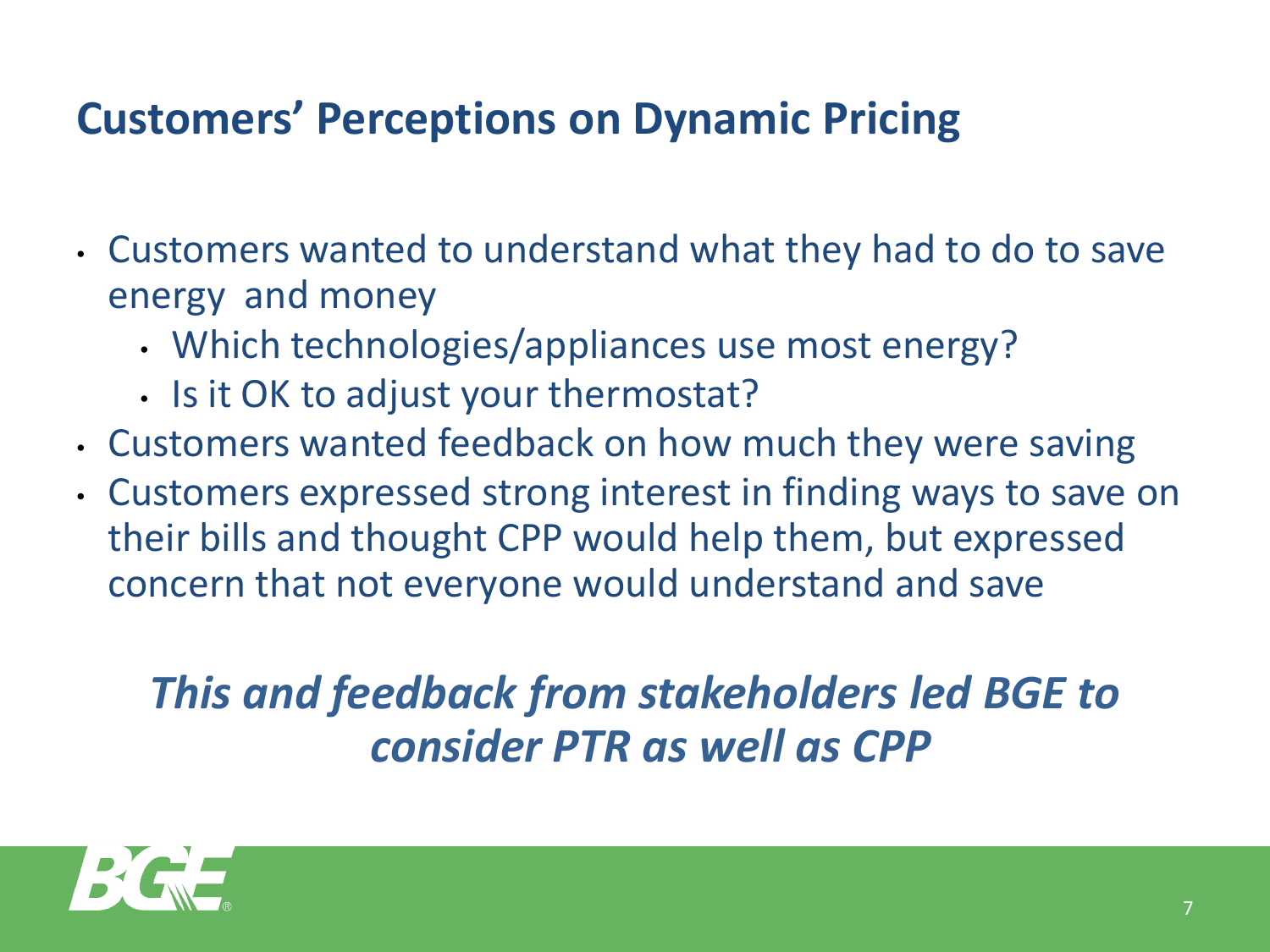### In 2008, PTR More Favorable than DPP, Overall 93% Satisfied

On a scale of 1 to 5, where 1 is "Very Dissatisfied" and 5 is "Very Satisfied", please rate your overall satisfaction with the pilot program. (77% response rate)



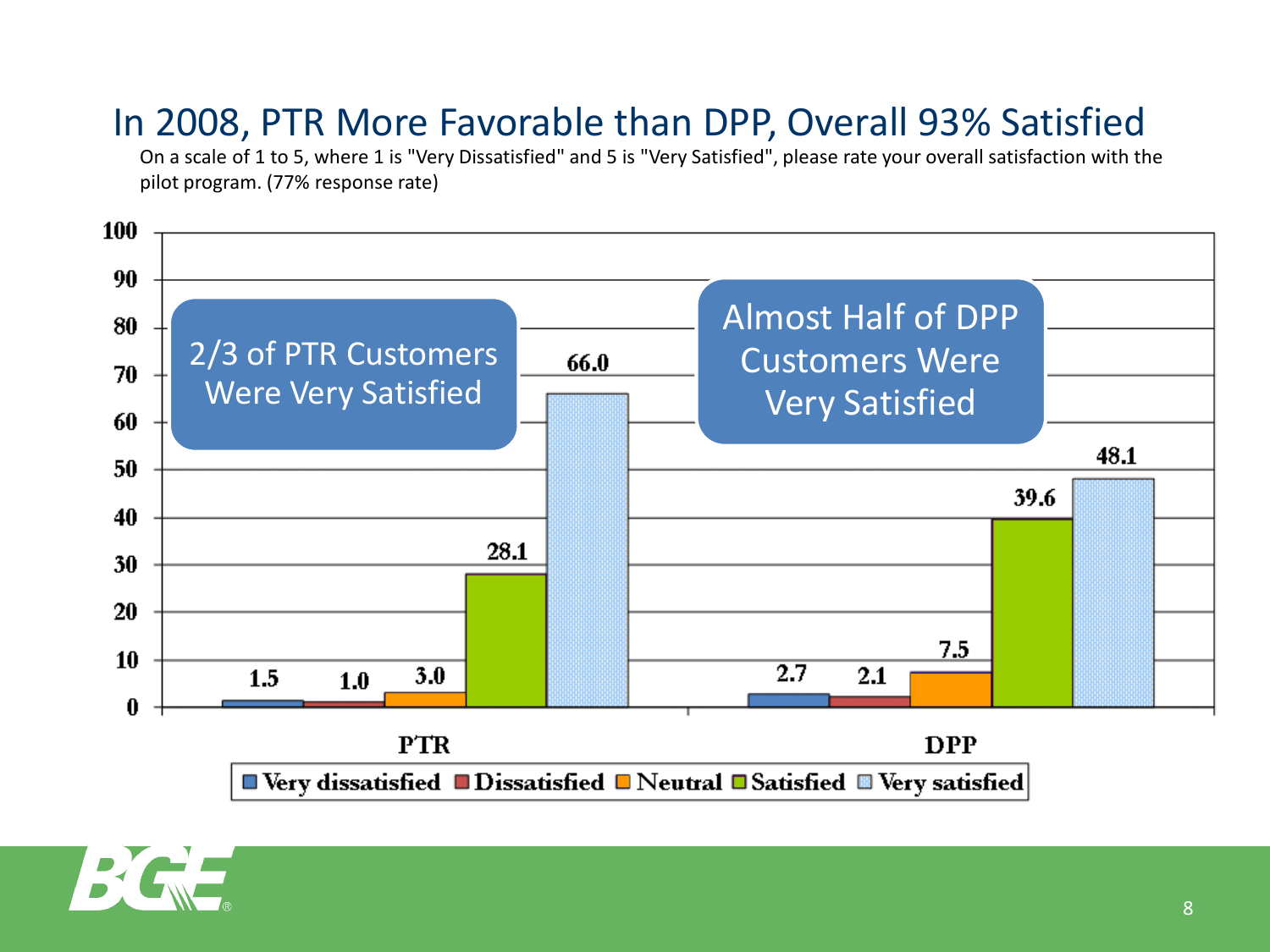#### Customers Think Smart Energy Pricing Should be the Standard

During your pilot participation, you experienced a variable rate program where energy used during critical peak periods cost more than energy use during other times. Customers saved money by using energy during non-critical peak periods. Do you think this pricing format should be standard for all BGE customers? (Select one option)



4/5 of PTR participants think smart energy pricing should be standard for all BGE customers

#### 97% would like to return to the same pricing structure in 2009

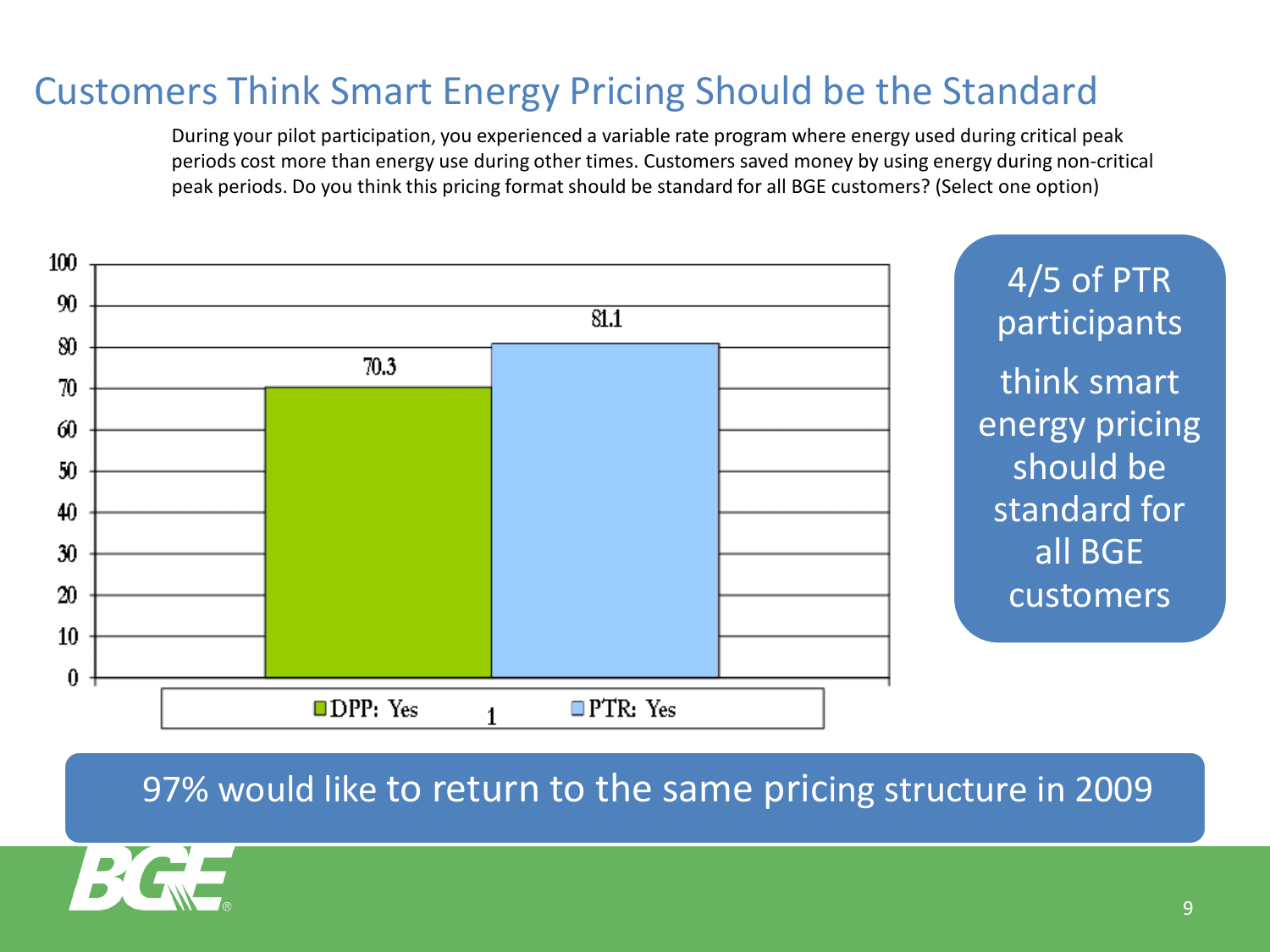# **Smart Energy Pricing Evolved Based on Research**

• **BGE decided to offer Peak Time Rebates only in the subsequent summers of 2009 – 2011**

- There was no difference in demand elasticity for CPP vs. PTR
- Stakeholders including customers, PSC Commission and Staff, Office of People's Counsel and AARP preferred PTR
- Customers' understanding of their electricity usage varies considerably and the higher price point for CPP caused concern
- Under PTR customers can earn a rebate, but are not exposed to higher priced periods

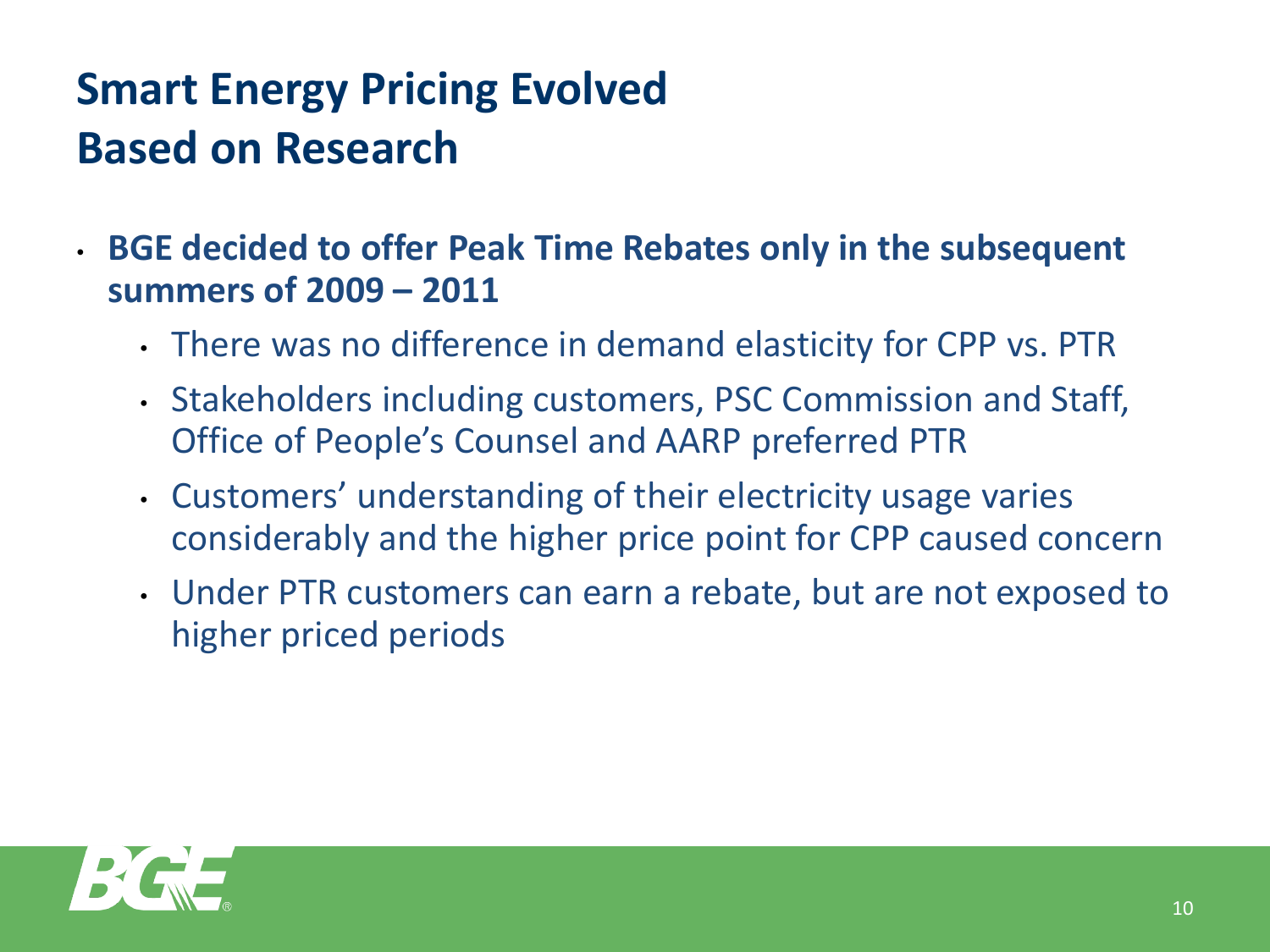#### Peak Time Rebate Savings Reports Were Sent Soon after Each Event

**Timely feedback** on **meaningful savings** is essential to a successful PTR program.

Customers who save take notice, and will continue to perform on future events.

Push this report to customers at first, and let them realize the value

| $E$ $C_{\rm w}$                                       |                                                 | <b>Smart Energy Pricing</b>                    |                                  |                                                |          |  |  |
|-------------------------------------------------------|-------------------------------------------------|------------------------------------------------|----------------------------------|------------------------------------------------|----------|--|--|
|                                                       |                                                 |                                                |                                  | <b>Savings Summary</b>                         |          |  |  |
| John Smith<br>123 Anywhere Road<br>Baltimore MD 21201 |                                                 |                                                |                                  |                                                |          |  |  |
| <b>Critical Peak Day</b>                              |                                                 | <b>Electricity Use Reduction</b>               |                                  | <b>Rebate Amount</b>                           |          |  |  |
| Sep 23-Sep 30                                         |                                                 | 73%                                            |                                  | \$30.00<br>Rebate will be applied to your bill |          |  |  |
| <b>Savings History</b>                                |                                                 |                                                |                                  |                                                |          |  |  |
| 2012                                                  | <b>Typical Use</b><br>2pm-7pm<br>kilowatt hours | <b>Actual Use</b><br>2pm-7pm<br>kilowatt hours | <b>Savings</b><br>kilowatt hours | <b>Rebate Rate</b>                             | Rebate   |  |  |
| September 30                                          | 16                                              | 5                                              | 11                               | \$1.25                                         | \$13.75  |  |  |
| September 23                                          | 17                                              | $\overline{4}$                                 | 13                               | \$1.25                                         | \$16.25  |  |  |
| September 4                                           | 18                                              | 8                                              | 10                               | \$1.25                                         | \$12.50  |  |  |
| September 3                                           | 18                                              | 9                                              | 9                                | \$1.25                                         | \$11.25  |  |  |
| August 19                                             | 23                                              | 5                                              | 18                               | \$1.25                                         | \$22.50  |  |  |
| July 29                                               | 20                                              | 4                                              | 16                               | \$1.25                                         | \$20.00  |  |  |
| July 22                                               | 20                                              | 6                                              | 14                               | \$1.25                                         | \$17.50  |  |  |
| July 18                                               | 16                                              | 4                                              | 12                               | \$1.25                                         | \$15.00  |  |  |
| July 17                                               | 16                                              | 3                                              | 13                               | \$1.25                                         | \$16.25  |  |  |
| July 16                                               | 16                                              | 14                                             | $\overline{2}$                   | \$1.25                                         | \$2.50   |  |  |
| June 27                                               | 16                                              | 5                                              | 11                               | \$1.25                                         | \$13.75  |  |  |
| June 10                                               | 15                                              | $\overline{7}$                                 | 8                                | \$1.25                                         | \$10.00  |  |  |
| <b>Total Savings</b>                                  |                                                 |                                                | 137                              |                                                | \$171.25 |  |  |

| Tip: Take advantage of pleasant weather  |
|------------------------------------------|
| Save electricity - take advantage of the |
| warm season and safely grill outdoors    |

Tip: Use natural light when possible Limit the use of lights, especially during the day

Tip: Be mindful of your quiet gadge

Make sure to shut down "silent energy users" - computers, scanners, MP3

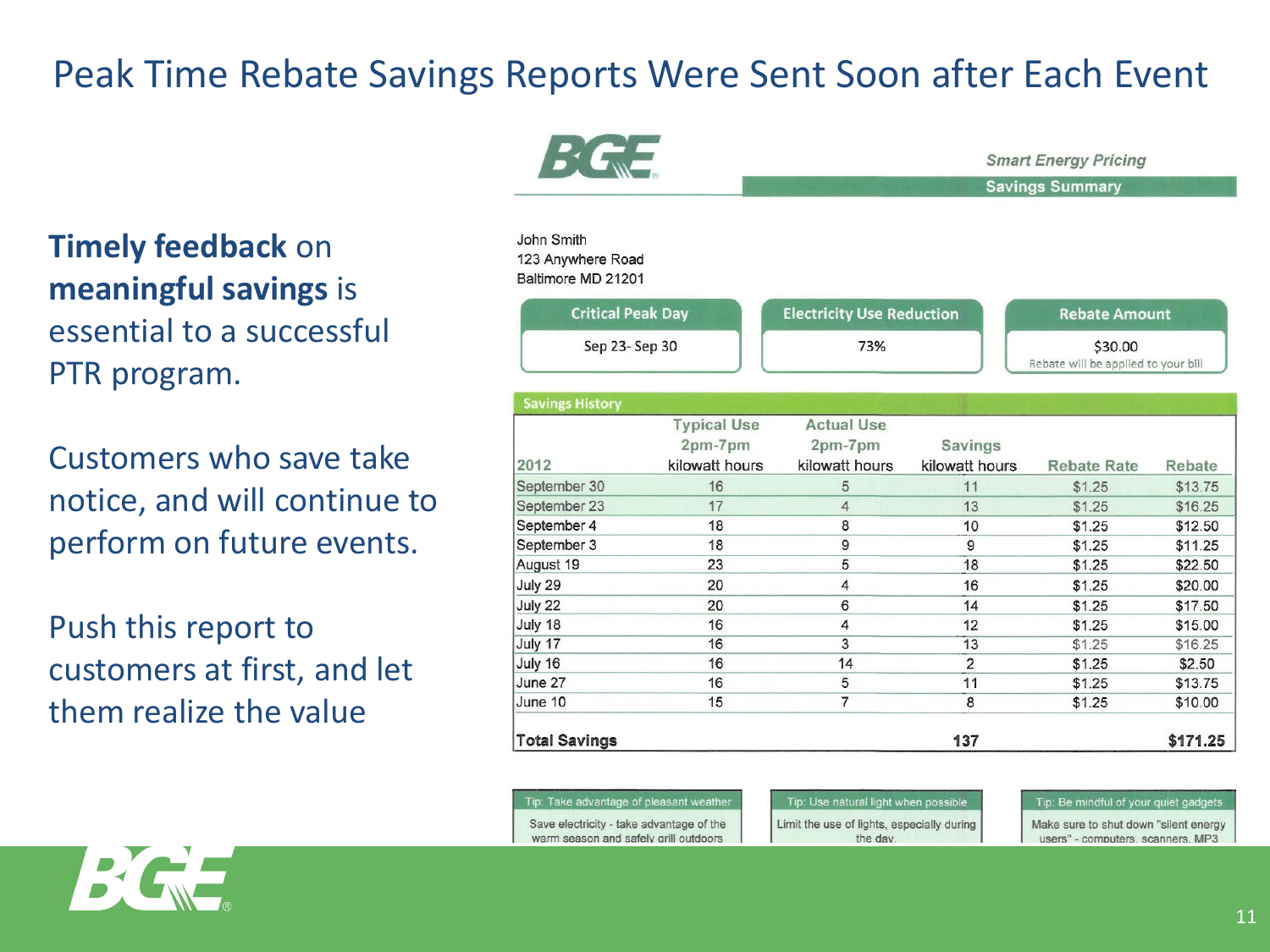# **Funding Peak Time Rebates**

#### **Utilities funding of Peak Time Rebates may vary**

- Utilities in organized markets, such as PJM, may monetize the value of demand response to finance rebates
- Surcharge mechanisms may also be used to fund rebates

### **Is rebate funding a form of cross-subsidization?**

- The cost of electricity varies considerably over time and this underlying cost is not reflected in static volumetric rates
- . In BGE's zone in 2011, the maximum LMP was over \$800, more than 17 times higher the mean of \$49, over 20 times higher than the median \$38
- Reducing the demand for electricity during critical peak periods has the potential to increase the efficiency of electricity usage and thereby lower costs for all customers

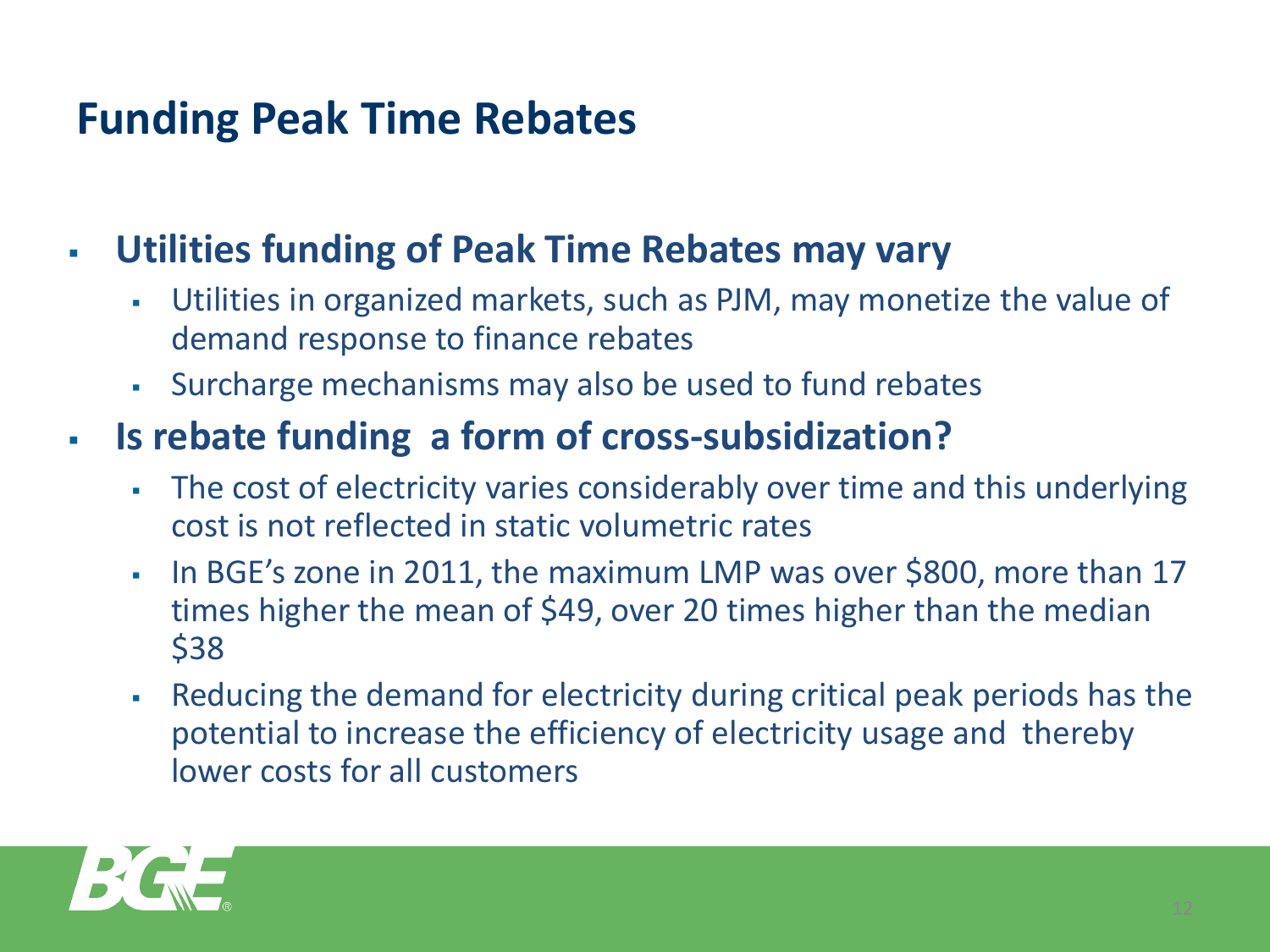## Program Satisfaction

- Satisfaction with the SEP Pilot Program remained consistently high, with two thirds of the participants (63% in 2009 and 62% in 2008) claiming to be 'Very Satisfied' with the pilot program, and nine out of ten participants stating they are at least 'Satisfied' (92% in 2009 and 93% in 2008).
- Results for 2010 indicated 61% were very satisfied and 32% were satisfied.



Q 2a). On a scale of 1 to 5, where 1 is "Very Dissatisfied" and 5 is "Very Satisfied", please rate your overall experience with the Smart Energy Pricing pilot program.



.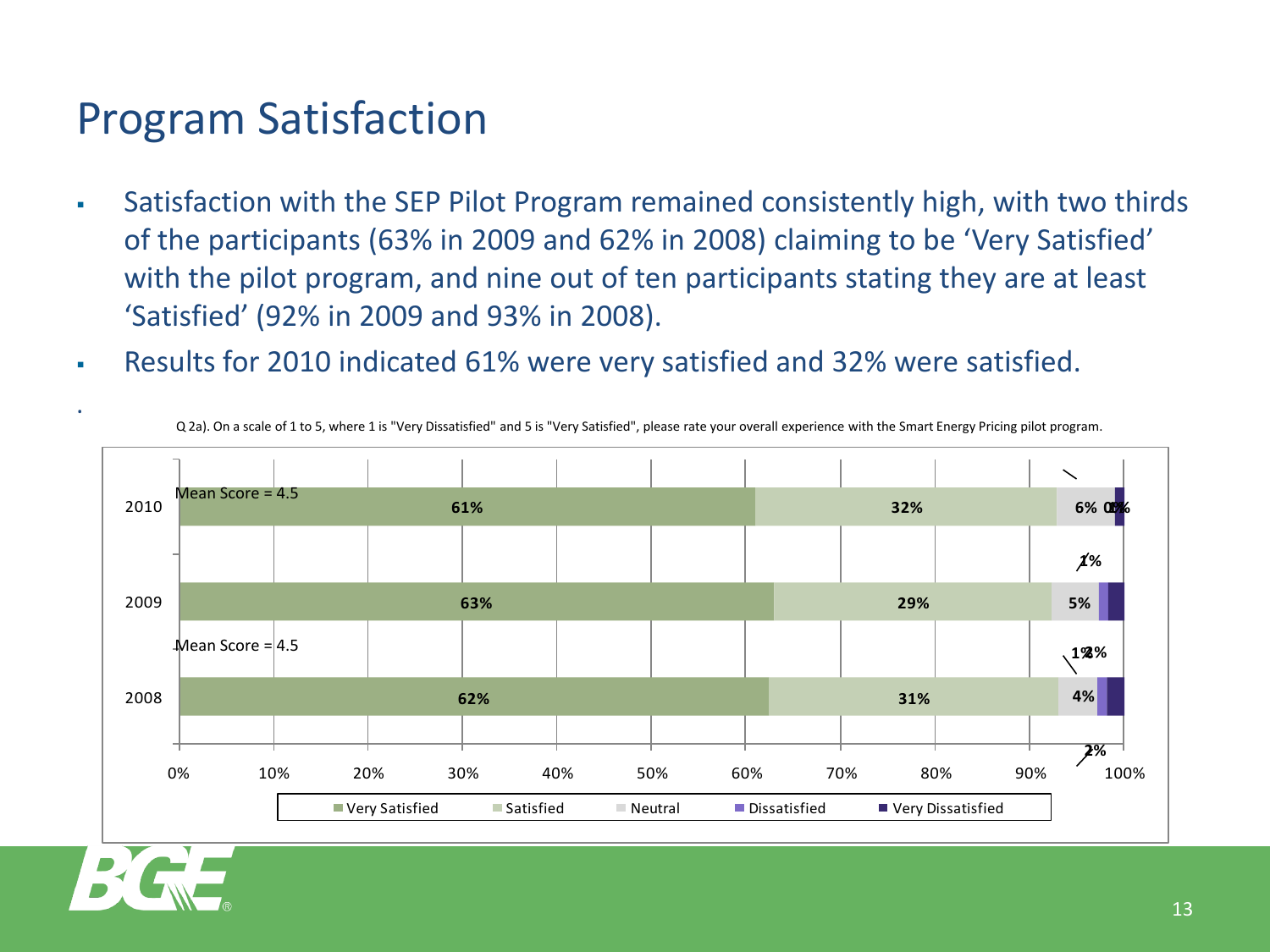# Reasons to Participate in Smart Energy Pricing

 The *potential to save money on monthly utility bills* continues to be the primary motivation behind customers' participation in the Smart Energy Pricing Pilot, with selection of this response at 78% in 2008, 84% in 2009 and 75% in 2010.





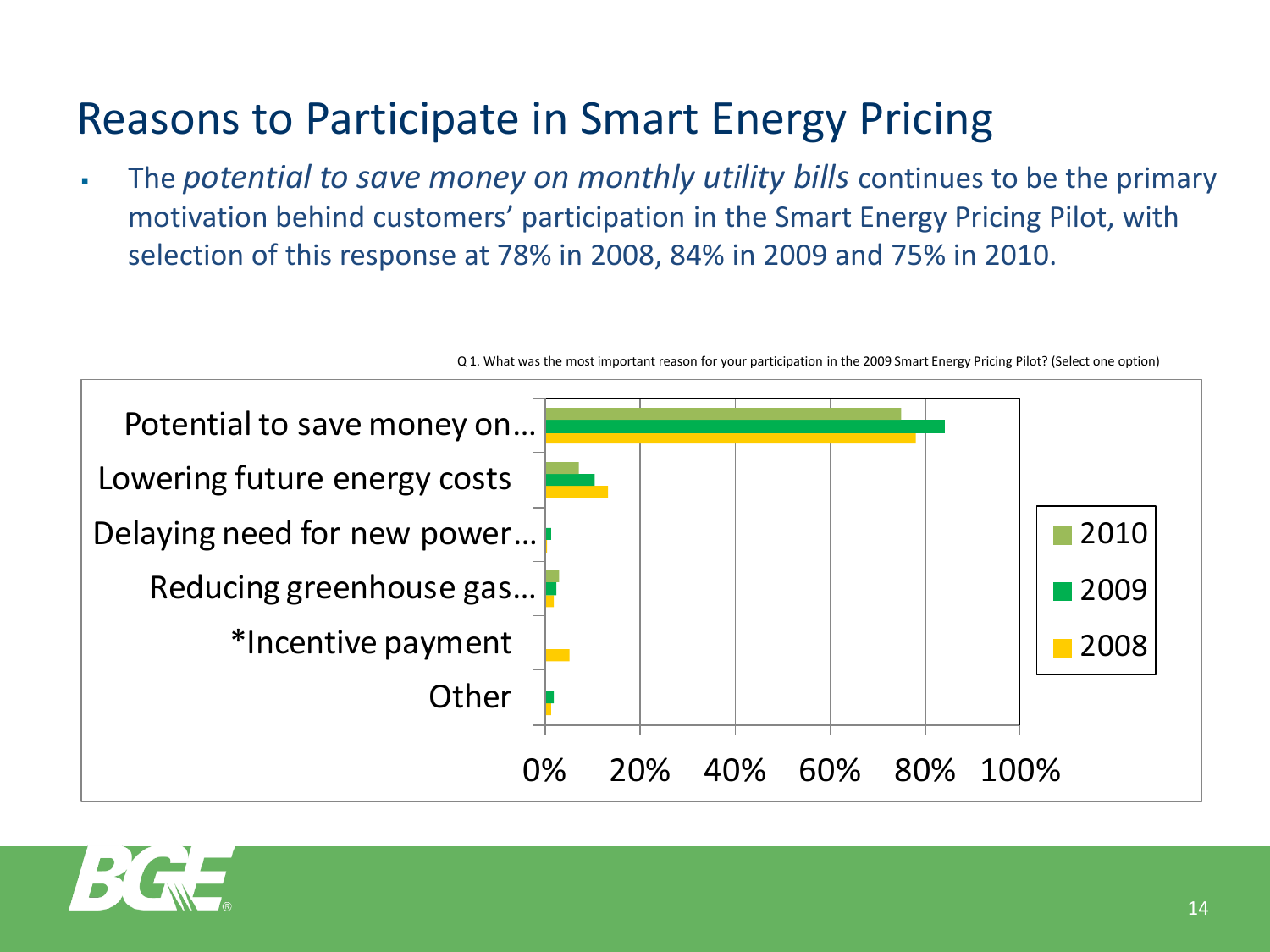## Interest in Future Participation

- Participants in each year's SEP Pilot Program: 97% in 2010, 99% in 2009, and 98% in 2008 – were overwhelmingly interested in returning to a similar pricing structure the following summer.
- Further, 93% of 2009 study participants believe the opportunity to earn rebates for reducing energy usage during Critical Peak periods should be standard for all BGE customers.

Q 4. The Smart Energy Pricing Pilot program has ended and all participants who received special rebate credit opportunities have returned to the normal billing structure. Would you be interested in returning to similar billing program structure as you experienced during the 2009 summer pilot program for the summer of 2010? (Select one option)



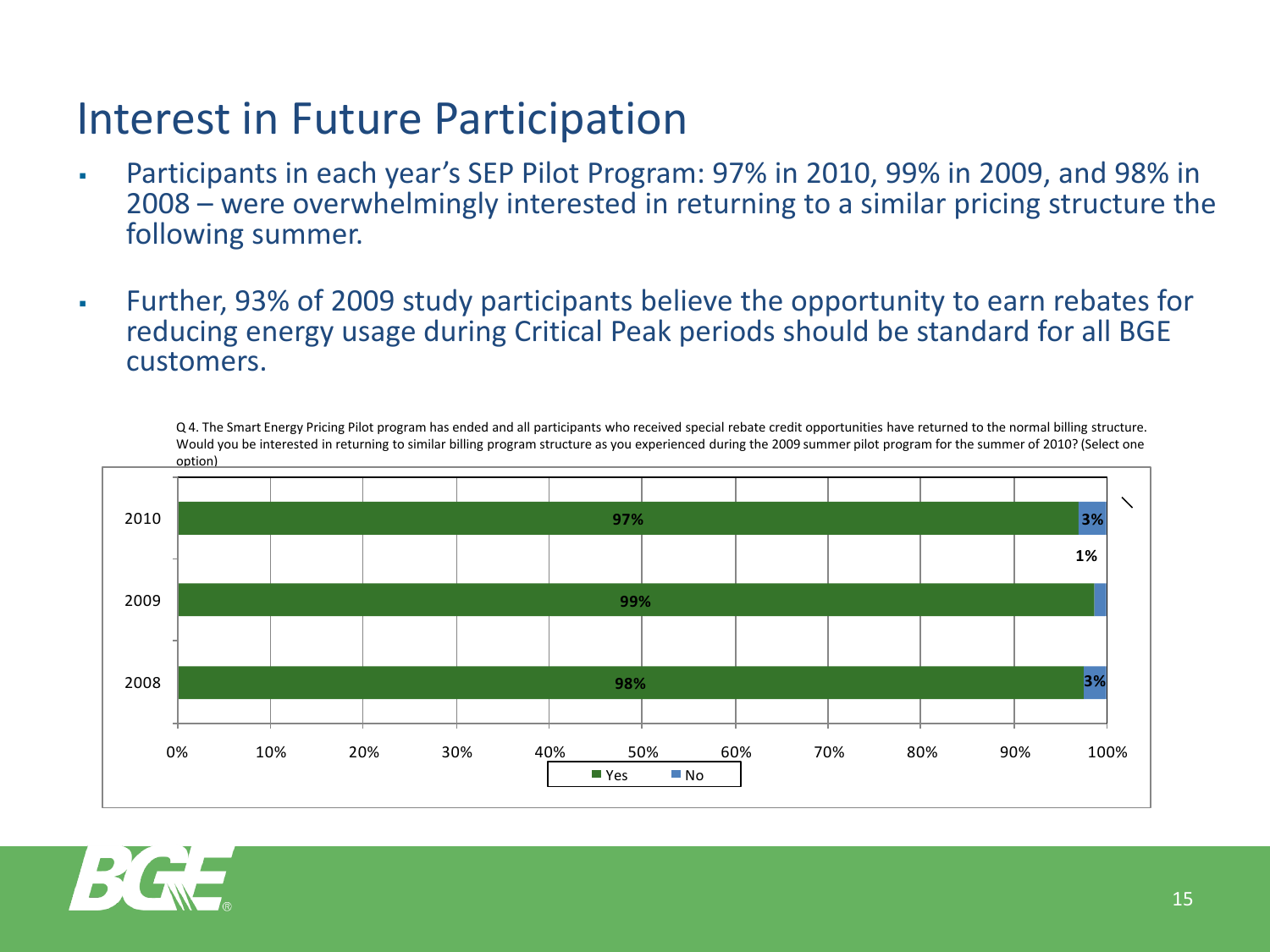# Did Customers Save?

 Results of The Brattle Group Evaluations found statistically significant, persistent savings over the 3 summer periods

| <b>Savings</b>         | 2008               | 2009       | 2010       |  |
|------------------------|--------------------|------------|------------|--|
| <b>Peak Conditions</b> | $22 - 37%$         | $28 - 38%$ | $26 - 36%$ |  |
| <b>Average Savings</b> | $18 - 33%$         | $23 - 31%$ | $24 - 35%$ |  |
|                        |                    |            |            |  |
| <b>Rebates</b>         | $$1.16$ or $$1.75$ | \$1.50     | \$1.25     |  |

 *" We realized significant savings. I absolutely want to do it again next year."*

*"I liked the savings, and it is something we can fit into our lifestyle to save on energy costs."*

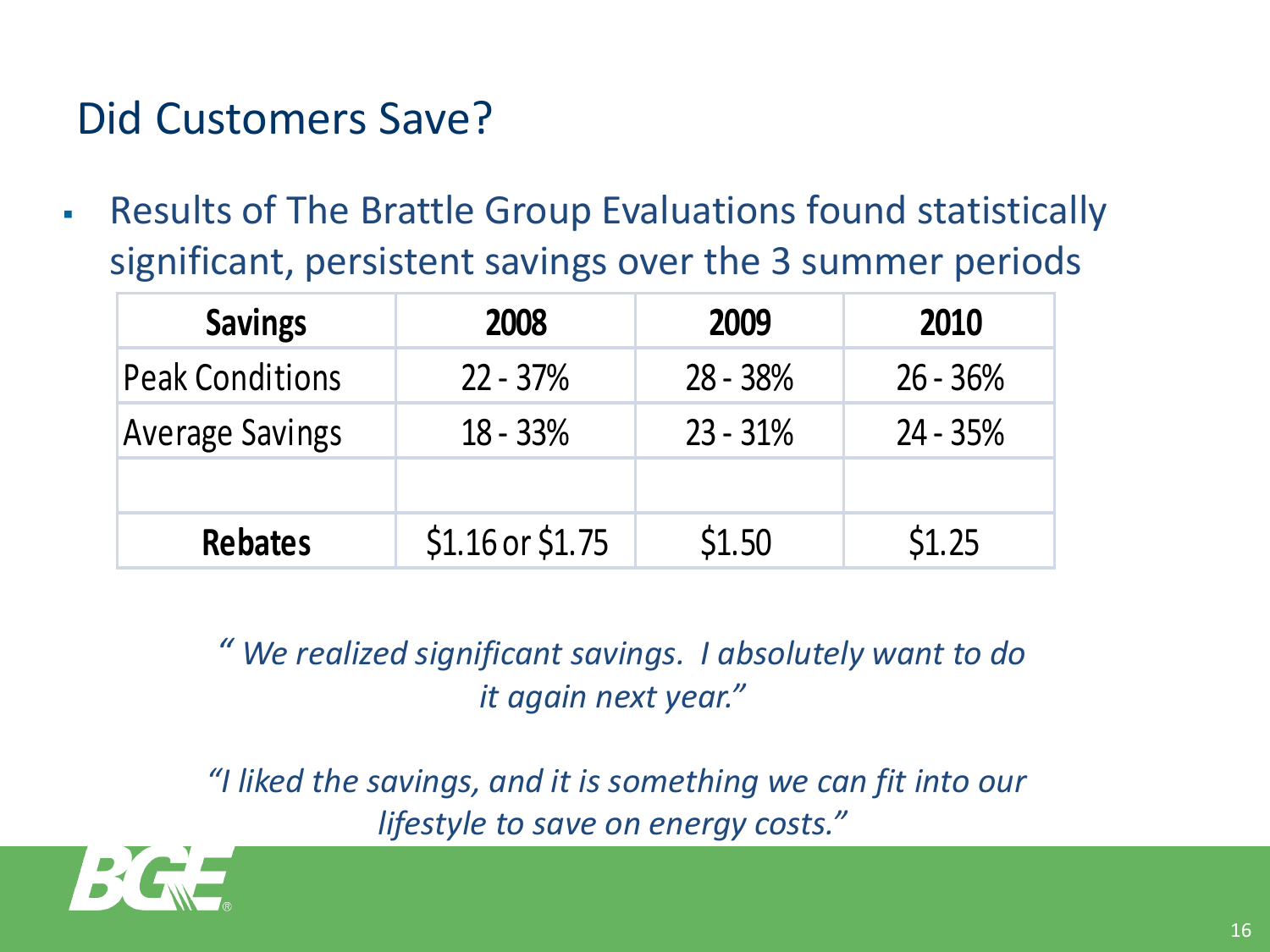#### Goals

- 1. LCM: CvK leadership; RZ PJM and regulatory; EzB org savvy; self ask WH 2. EE n DR: SEP; support for BP bid and RO accounting;
- 4. Load research aeic production PDF smart grid support lrc Recruits
- 5. Exelon transition support

# In Conclusion

#### *DYNAMIC PRICING WORKS*

#### *IF IT IS IMPLEMENTED THOUGHTFULLY BY*

- Understanding participants' understanding of energy
- Developing simple program design
- Engaging and educating participants
- Providing robust pricing signals

#### *THEN*

- Providing timely feedback, showing value to participants
- Obtaining feedback from participants

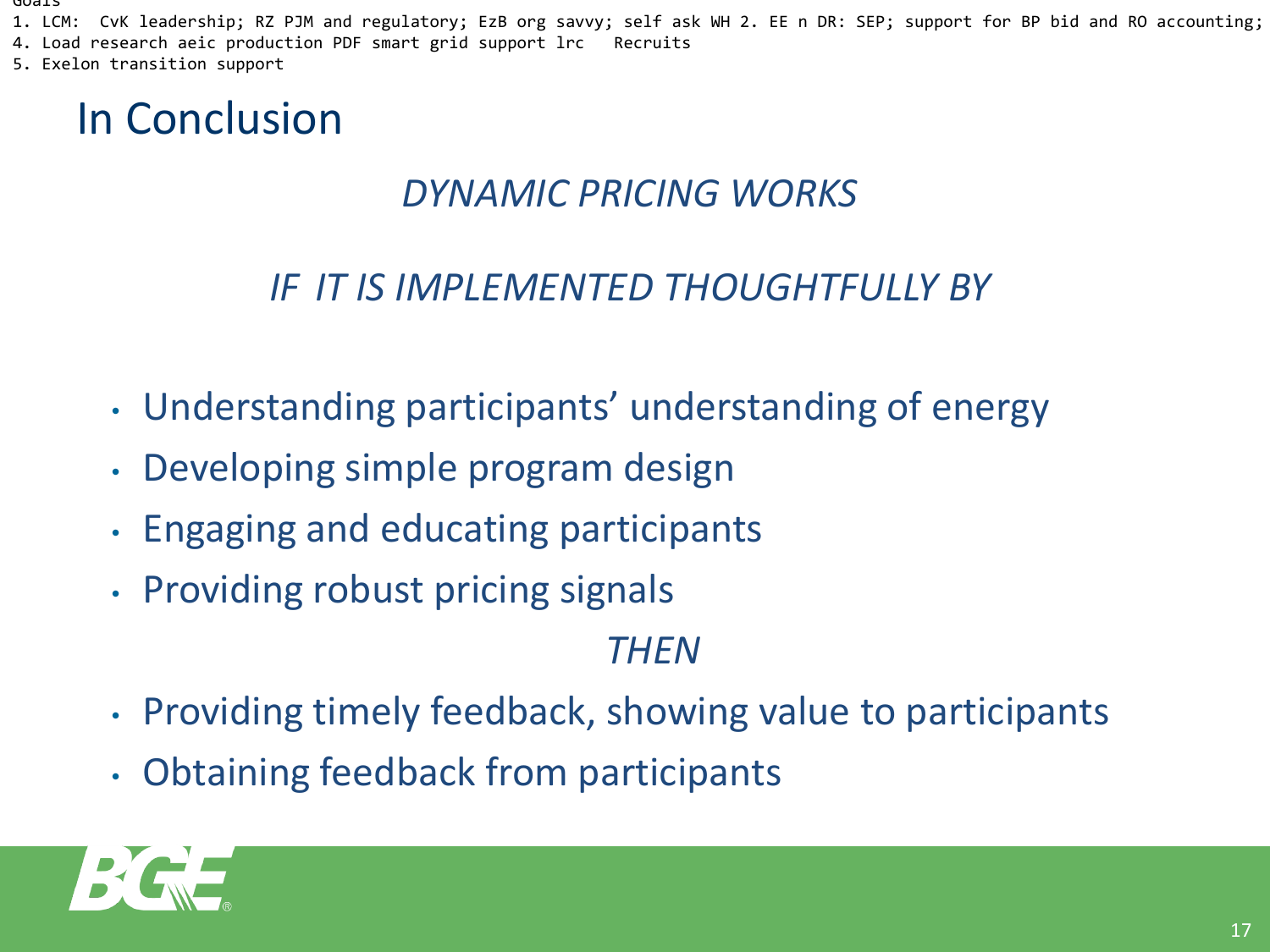EFFICIENCY CHOICE **SMARTENERGY > INNOVATION** SAVINGS MANAGEMENT

# Appendix

Additional Slides Smart Energy Pricing



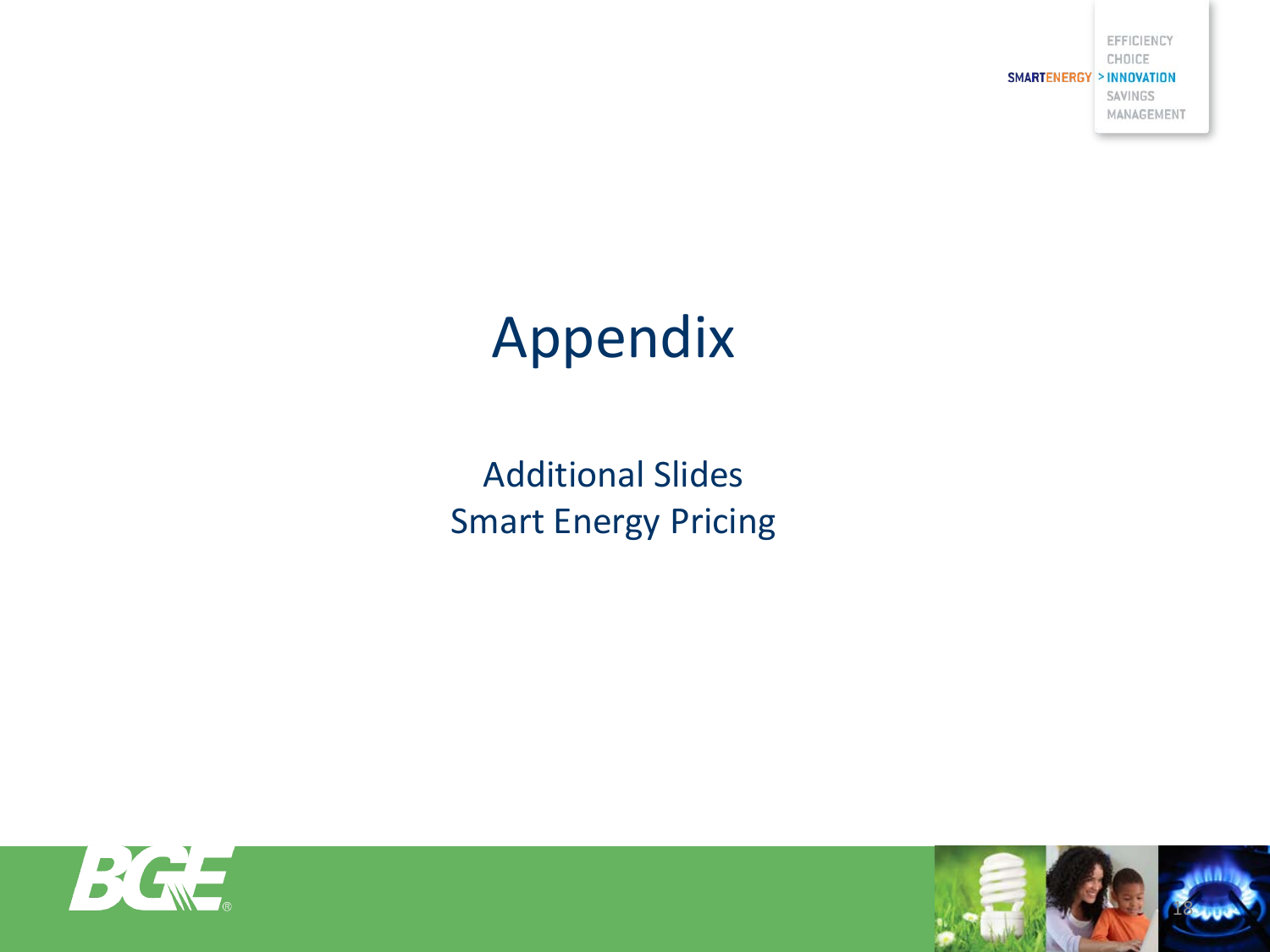# **BGE Planned Smart Energy Pricing Based on Feedback**

- BGE decided to offer Peak Time Rebates as well as Dynamic Peak Pricing (DPP a.k.a. CPP) beginning in June 2008
	- 1,021 randomly selected customers from the
		- **entire BGE service territory**
	- Day ahead notification of a peak event
	- Test groups included
		- **Price incentive only**



- Price incentive with in-home display (Orb)
- Price incentive with direct load control and Orb
- Advanced meters were provided to collect 15-minute interval data
- Due to stakeholder input BGE decided to move forward with PTR only for 3 additional summer pilots and is now in its first winter pilot

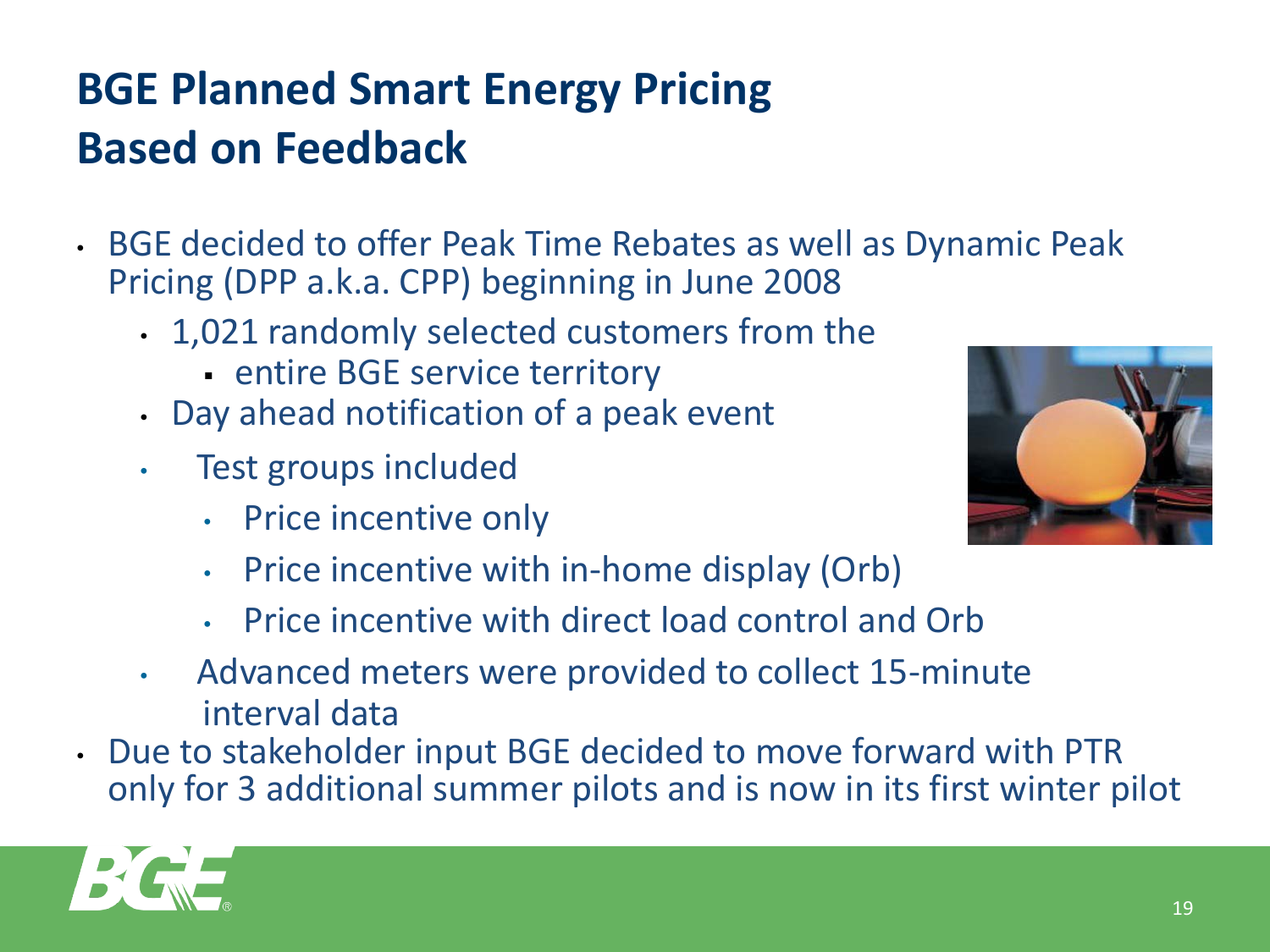## Summer 2008 Pilot Summary of *The Brattle Group* Analysis

|                                    |                               | <b>Peak Demand Savings***</b> |                                             |      | <b>Energy Savings for SEP Critical Events**</b> |                                                |          |
|------------------------------------|-------------------------------|-------------------------------|---------------------------------------------|------|-------------------------------------------------|------------------------------------------------|----------|
| Program                            | Number of<br><b>Customers</b> | <b>Control Group</b>          | <b>Participant Peak</b><br><b>Reduction</b> |      | <b>Control Group</b><br><b>Average Usage</b>    | <b>Average Participant</b><br><b>Reduction</b> |          |
|                                    |                               | kW                            | %                                           | kW   | kWh/hour                                        | %                                              | kWh/hour |
| PTR Low - $$1.16 /$ kWh            |                               |                               |                                             |      |                                                 |                                                |          |
| No Technology                      | 126                           | 3.19                          | 22.3%                                       | 0.71 | 2.70                                            | 17.8%                                          | 0.48     |
| <b>Orb Technology</b>              | 141                           | 3.19                          | 26.9%                                       | 0.86 | 2.70                                            | 23.0%                                          | 0.62     |
| <b>Orb and Switch Technologies</b> | 113                           | 3.19                          | 31.9%                                       | 1.02 | 2.70                                            | 28.5%                                          | 0.77     |
| PTR - \$1.75 / kWh                 |                               |                               |                                             |      |                                                 |                                                |          |
| No Technology                      | 127                           | 3.19                          | 26.0%                                       | 0.83 | 2.70                                            | 20.9%                                          | 0.56     |
| Orb Technology                     | 137                           | 3.19                          | 31.2%                                       | 1.00 | 2.70                                            | 26.8%                                          | 0.72     |
| <b>Orb and Switch Technologies</b> | 118                           | 3.19                          | 36.8%                                       | 1.17 | 2.70                                            | 32.9%                                          | 0.89     |
| Dynamic Peak Pricing               |                               |                               |                                             |      |                                                 |                                                |          |
| No Technology                      | 148                           | 3.19                          | 25.4%                                       | 0.81 | 2.70                                            | 20.1%                                          | 0.54     |
| <b>Orb and Switch Technologies</b> | 111                           | 3.19                          | 36.5%                                       | 1.16 | 2.70                                            | 32.5%                                          | 0.88     |

*\*\* 'SEP Critical Events' are defined as the 10 hottest critical events during the 2008 summer from HE 15:00 to HE 19:00* 

*\*\*\* 'Peak Demand Savings' are defined as hour ending 17:00, for WTHI of 83.1 degrees*

*WTHI = [current day's THI]\*(10/14)+ [previous day's THI] \* (3/14)+ [two day's ago THI] \* (1/14)*

*THI t = 17.5 + .55\*DryBulb t + .2\*WetBulb <sup>t</sup>*

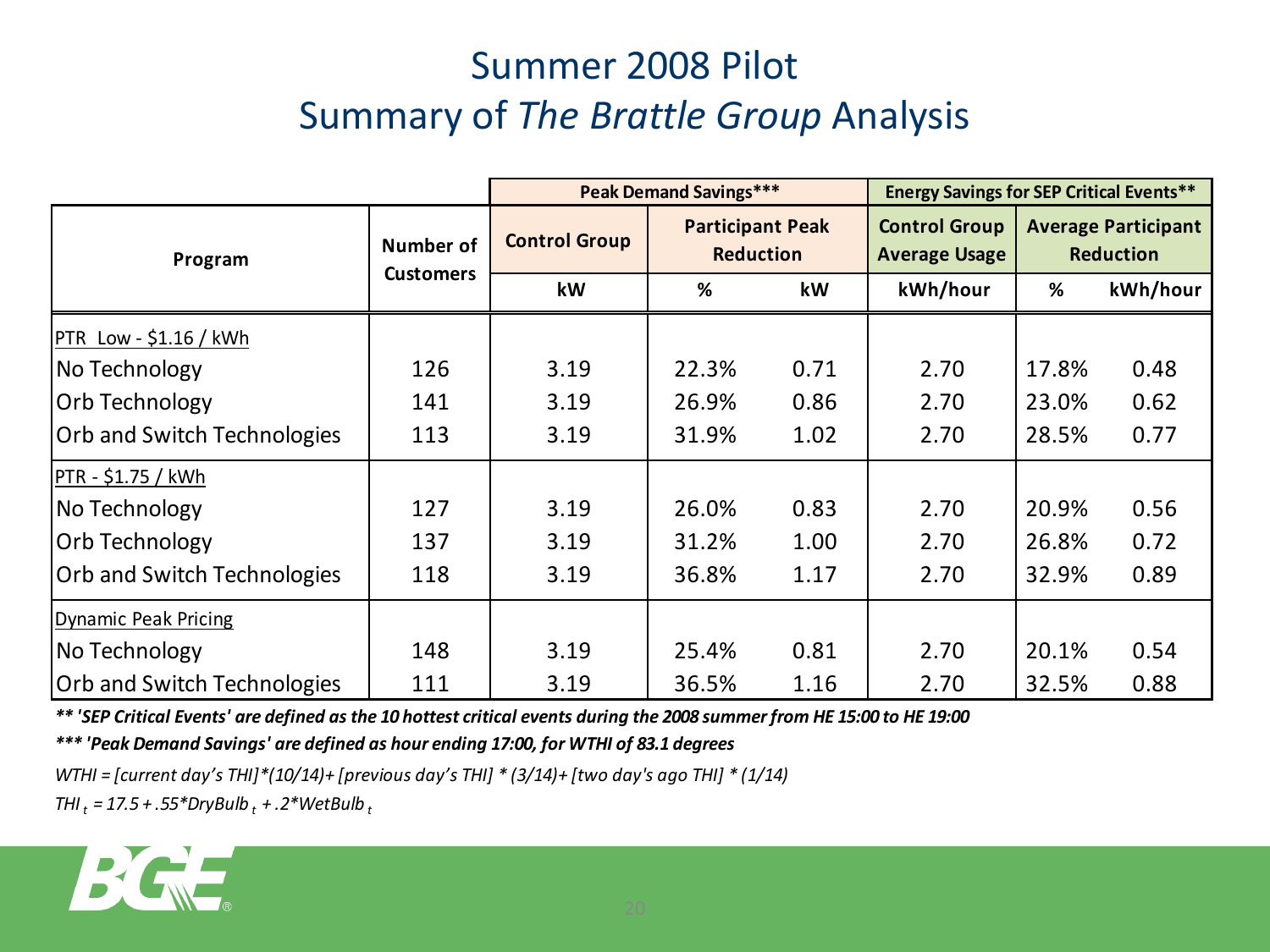### Summer 2008 Pilot Smart Energy Pricing - Peak Demand Reductions \*



**Program Type**